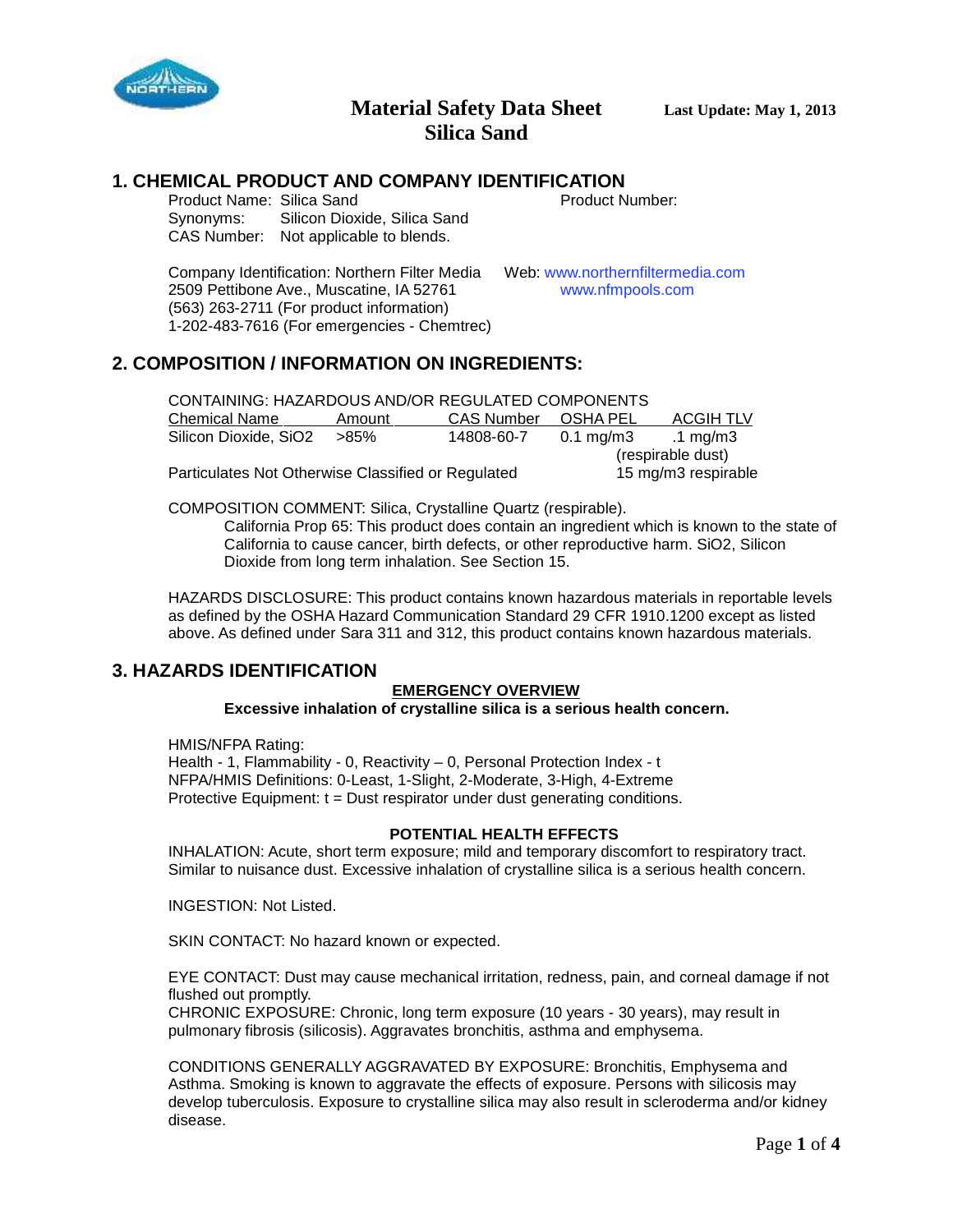

## **4. FIRST AID MEASURES**

INHALATION FIRST AID: If a respiratory problem develops from dust. Remove victim to fresh air and provide oxygen if breathing is difficult. Get medical attention. If the victim has difficulty breathing or tightness of the chest, is dizzy, vomiting or unresponsive, give 100% oxygen with rescue breathing or CPR as required and transport to the nearest medical facility. Normally all that is required will be to bring victim to fresh clean air.

SKIN CONTACT FIRST AID: Not Required.

#### EYE CONTACT FIRST AID:

If dust comes into contact with eyes, immediately flush eyes with plenty of water for at least 15 minutes, lifting lower and upper eyelids occasionally. Get medical attention immediately.

INGESTION FIRST AID: First aid procedures not normally required.

STATEMENT OF PRACTICAL TREATMENT: Always have plenty of water available for first aid. Get medical attention if any symptoms develop or persist.

#### **5. FIRE FIGHTING MEASURES**

FLAMMABLE PROPERTIES: Not flammable. FLAMMABLE LIMITS IN AIR, % by Volume: Not applicable AUTO IGNITION TEMPERATURE: Not available

EXTINGUISHING MEDIA: Water, dry chemical, alcohol foam, or carbon dioxide. Material floats on water. Water spray may be used to keep exposed material cool. Do not allow water runoff to enter sewers or waterways.

FIRE & EXPLOSION HAZARDS: NONE

#### **6. ACCIDENTAL RELEASE MEASURES**

PERSONAL PRECAUTIONS: Physical form requires no obvious personal protective equipment when cleaning up spills. Wear a dust mask if particulate count exceeds limits.

SPILLS PROCEDURE: Material may be wetted with water to reduce dust and collected for reprocessing or disposal.

ENVIRONMENTAL PRECAUTIONS: None.

#### **7. HANDLING AND STORAGE**

RECOMMENDED STORAGE CONDITIONS: Avoid conditions of extreme humidity. SHELF LIFE: Indefinite if stored properly. HANDLING (PERSONNEL): Handle in accordance with good hygiene and safety procedures. Avoid breathing dust if present. Wash thoroughly after handling.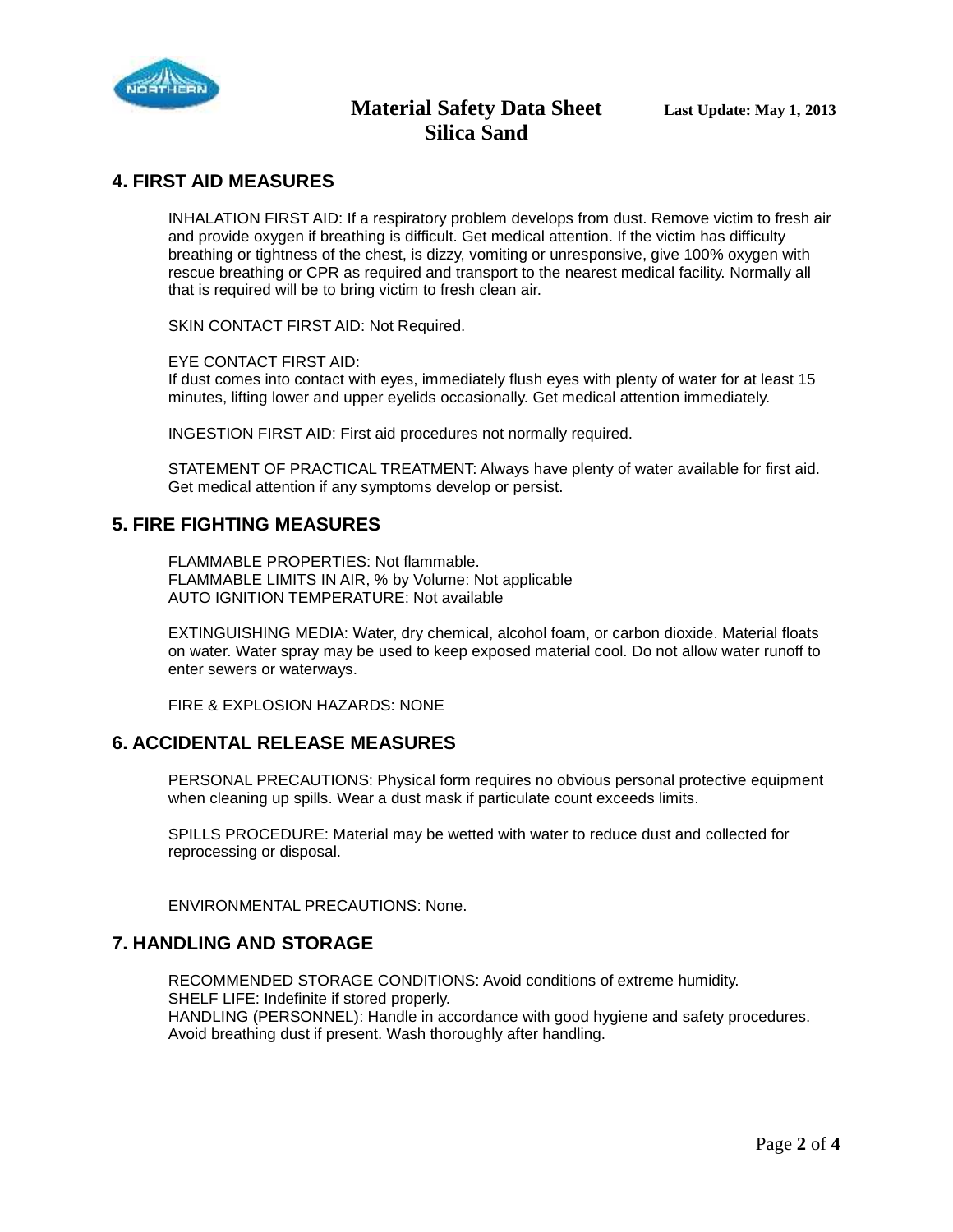

# **Material Safety Data Sheet Last Update: May 1, 2013 Silica Sand**

# **8. EXPOSURE CONTROLS / PERSONAL PROTECTION**

AIRBORNE EXPOSURE LIMITS: See Section 2 above.

VENTILATION SYSTEM: A system of local and/or general exhaust is recommended to keep employee exposures below the Airborne Exposure Limits. Please refer to the ACGIH document, Industrial Ventilation, A Manual of Recommended Practices, most recent edition, for details. PERSONAL RESPIRATORS (NIOSH APPROVED): If the respirable particulate exposure limit is exceeded, wear a NIOSH approved dust mask.

SKIN PROTECTION: In normal industrial use no skin protection is required.

EYE PROTECTION: When mechanically working this product, safety glasses with side shields or coverall goggles are recommended for airborne dust exposures in excess of the applicable limits.

# **9. PHYSICAL AND CHEMICAL PROPERTIES**

FORM: solid sheet **FORM:** solid sheet **COLOR: Tan to off white granuals**<br>COLOR: odorless **COLOR: COLOR: COLOR: COLOR: COLOR: COLOR: COLOR: COLOR: COLOR: COLOR: COLOR: COLOR: COLOR: COLO** BOILING POINT: 2230 C (4046 F) SOLUBILITY IN WATER: Insoluble in water SPECIFIC GRAVITY: 2.6 g/cm3 MELTING/FREEZING POINT: Not available Evaporation Rate: Not applicable Auto ignition Temperature: Not available pH: Not applicable Flash Point & Method: Not applicable – non-flammable VOC = None VAPOR PRESSURE: @ 72F 10 mm Hg

# **10. STABILITY AND REACTIVITY**

STABILITY: The material is stable. CONDITIONS TO AVOID: Contact with incompatibles, see below. POLYMERIZATION: Polymerization will not occur. INCOMPATIBILITY: Contact with agents such as molten magnesium, fluorine, chlorine triflouride, manganese trioxide, oxygen difluoride, or hydrofluoric acid may cause fires or corrosive gases. DECOMPOSITION PRODUCTS: None.

## **11. TOXICOLOGICAL INFORMATION**

Toxicity: There are no toxicological data for this material.

Adverse health effects are not known nor are expected under normal use.

Local effects: Dust may cause mechanical irritation of eyes. Chronic, long term exposure (10 years - 30 years), may result in pulmonary fibrosis (silicosis). Aggravates bronchitis, asthma & emphysema.

Sensitization: Not known to occur with this material.

Long term toxicity: Adverse health effects are not known nor are expected under normal use.

## **12. ECOLOGICAL INFORMATION**

Material offers no known environmental hazard.

## **13. DISPOSAL CONSIDERATIONS**

WASTE DISPOSAL: Whatever cannot be saved for recovery or recycling should be handled as a non hazardous waste and sent to an approved waste facility. Processing, use or contamination of this product may change the waste management options. State and local disposal regulations may differ from federal disposal regulations. Dispose of material in accordance with federal, state and local requirements. May be land filled according to local, state and federal regulations. CONTAMINATED MATERIALS: Wash contaminated clothing before reuse.